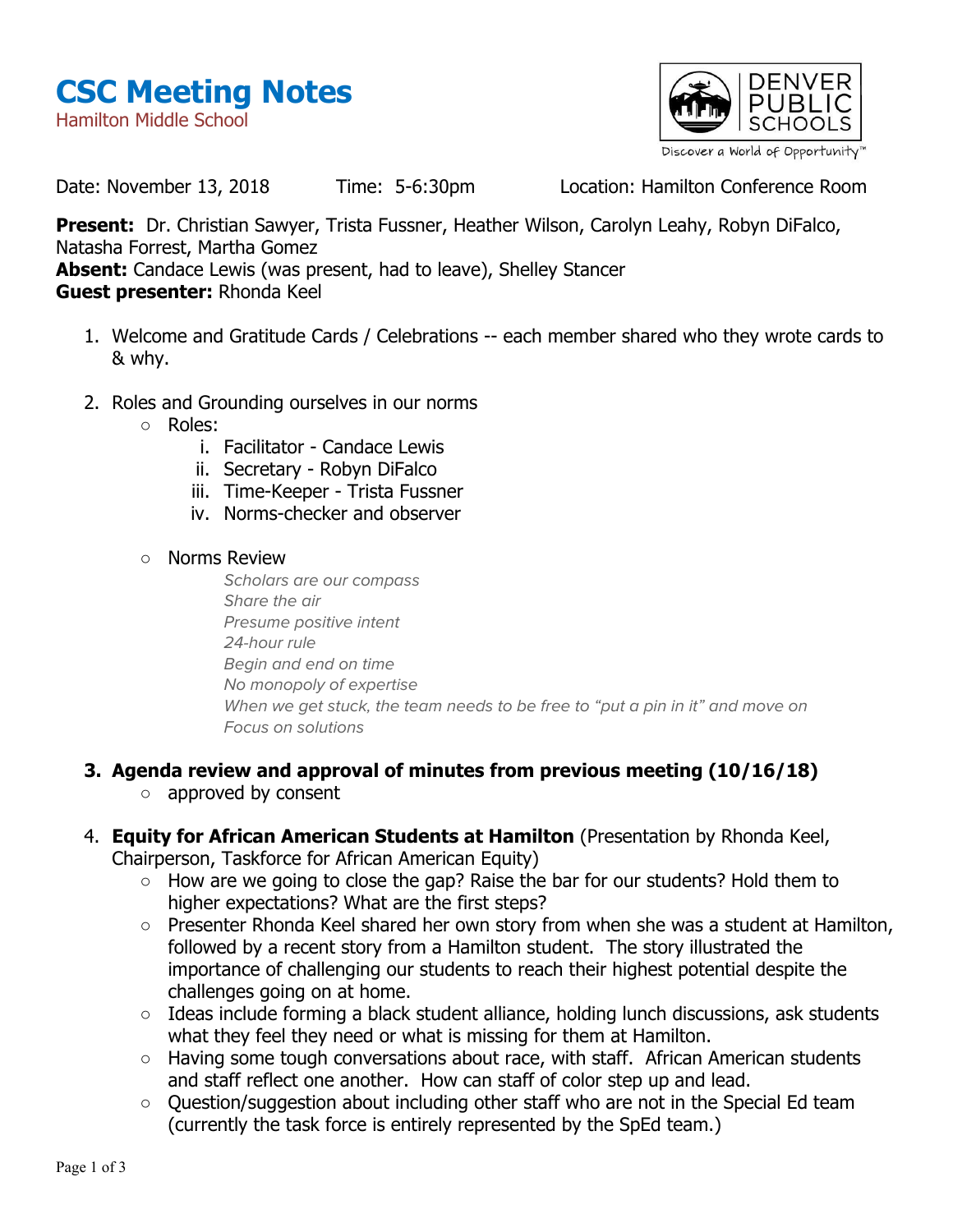- Discussion about students accusing a teacher of "being racist" when a teacher enforces basic school rules.
- Question about potential for "identity classes or workshops". Sharing idea about other ethnic student alliances. And how can we ensure these are inclusive rather than excluded. Middle school is such a ripe setting for individual identity formation.
- The tough conversations have to start with the staff first.

## **5. Principal's Report**

- **Update on Community Involvement Plan** -- Dr Sawyer proposes we hold "Glow & Grow" discussions at Hamilton at every CSC meeting, first 15 minutes. All community are welcome to join and share glow, grows, concerns, and topics. This will be an integrative way for our CSC to share during this time while opening up for our guests.
	- i. suggestion to promote that community is welcome to attend, include agenda topics in the message. Another suggestion to provide general info about "what is CSC?". Another suggestion about having an online form to submit questions or comments, in a "safe" space to engage, and have someone from CSC follow up later. Some folks may not be comfortable with face-to-face.
- **Bell Schedule decision** -- Consider changing start time for next year (2019-20). American Pediatrics recommends that schools for adolescents should start no earlier than 8:30. Cognitive impacts, effect of later start times on academic achievement is consistently established in the literature. Should Hamilton explore this?
	- i. Hamilton actually has 30 minutes more per day than other middle schools.
	- ii. Could have morning prep-time for teachers; collaborative time.
	- iii. Starting later means ending the school day later. What are pros/cons?
	- iv. November: open discussion with CSC related to the concept of changing times., Open discussion with SLT related to the concept.
	- v. December: if stakeholder groups are positive about this, work with DPS on options to present to CSC; Have community forum to hear from school community.
	- vi. January: TBA
	- vii. The general consensus of the group was that we should continue to collect further information to make the final decision provided some logistical barriers could be removed. Dr. Sawyer indicated that he would reach out to DPS leadership to understand the bussing situation and the pros and cons of changing the schedule. In addition, Dr. Sawyer indicated he would involve the Hamilton community in the decision if further research suggests it's a good approach to take.
- **Overview of Unified Improvement Plan** -- Three Major Improvement Strategies (MIS) were discussed.
	- i. MIS #1 was improving school culture. The conversation included addressing consistency in behavior expectations in school common areas among students. Areas for improvement and of success were noted. In general, the committee determined that revisiting the plan with students and staff would be helpful. In addition, it was noted that creating consistency across staff vertical and horizontal teams would lead to the highest level of success.
	- ii. MIS #2 Improve Supports and Interventions at Hamilton. The introduction of "houses" of students at Hamilton was discussed. Overall, the committee